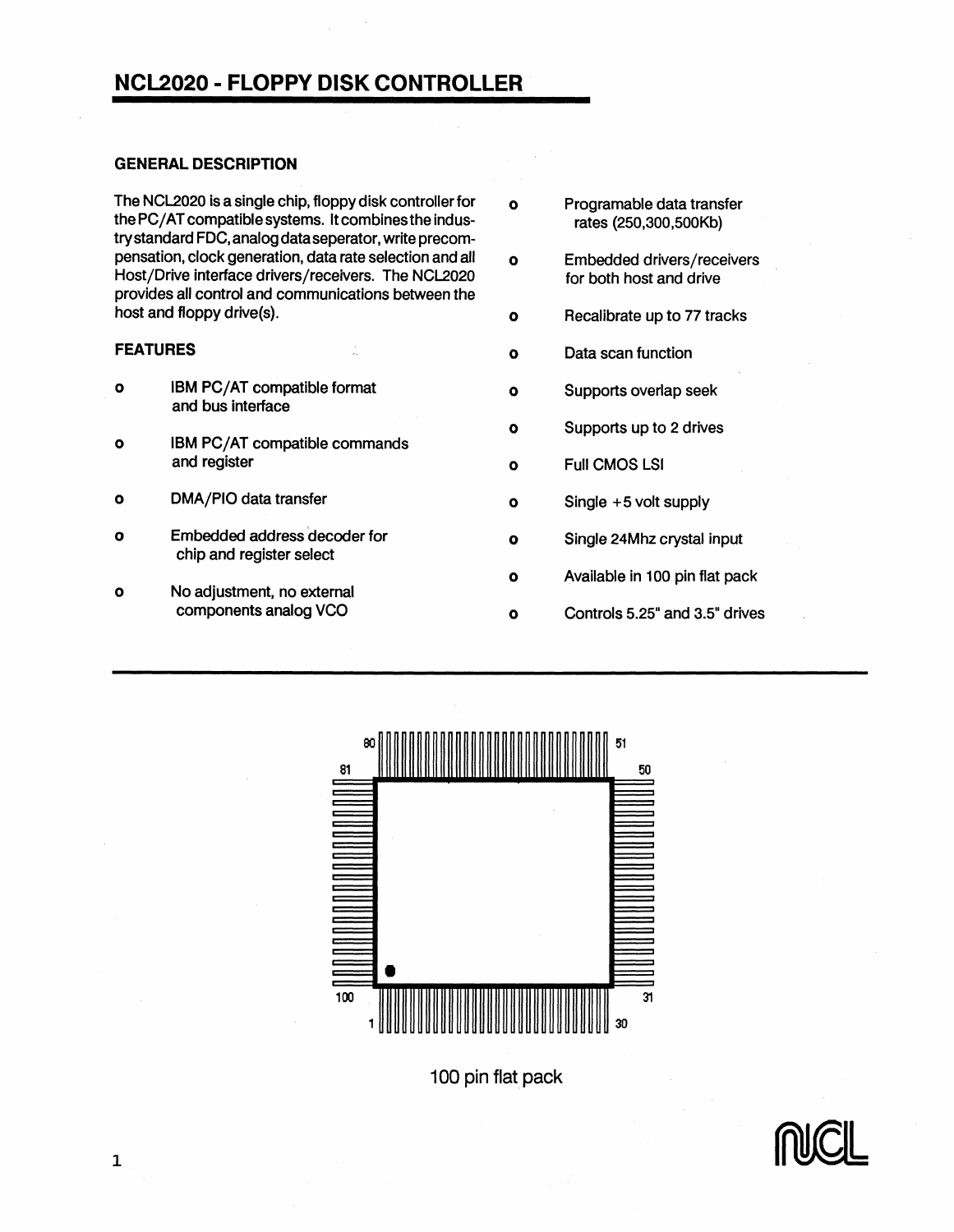

### BLOCK DIAGRAM

#### FUNCTIONAL DESCRIPTION

FDC - Industry standard floppy disk controller. Recalibrate up to 77 cylinders.

Data Seperator - Generates the window for data seperation from raw read data (MFM). Includes phase comparator to generate VCO control signal.

VCO -Voltage controlled oscillator. Center frequency is 4Mhz with 1.25mhz/v sensitivity.

OSC/Dlvider - Generates all docks for each function block from external 24Mhz crystal. Divider is programable for the different data rates.

Address Decoder - Address decode for chip select

and task register select. Decodes both primary and secondary addresses.

Host Interface Driver/Receiver - Bi-directional Bus driver/receiver. Bus drive capability is 12mA TTL.

Drive Interface Driver/Receiver -FDD drive interface drivers/receivers. Drive capability is 38mA. Schmitt Trigger line receivers.

Register - Consists of diskette control register and digital input/output register

Drive Interface Control - Logic to control floppy disk(s) and generate proper write pre-compensation.

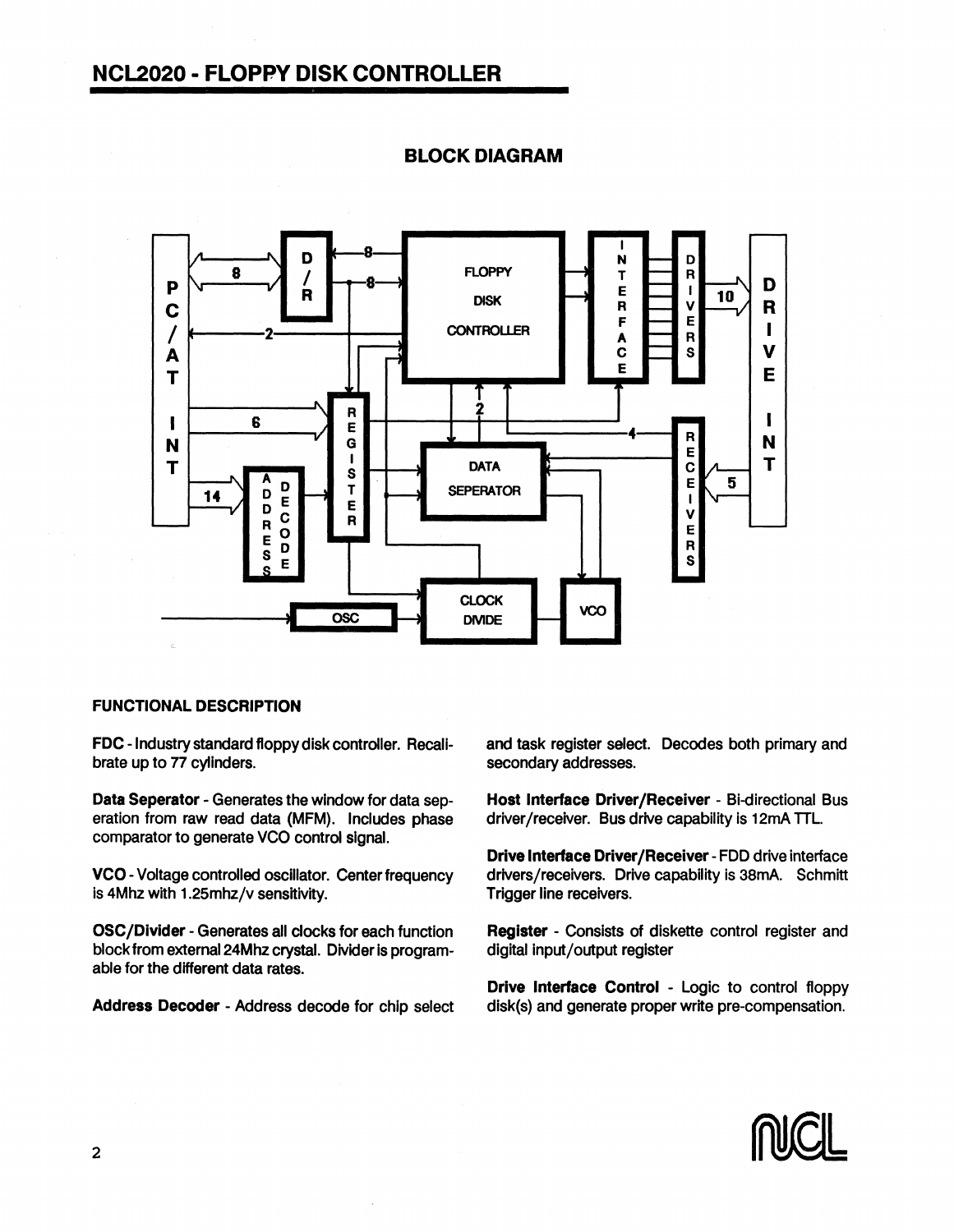**TYPICAL APPLICATION**  $(PC/AT)$ 



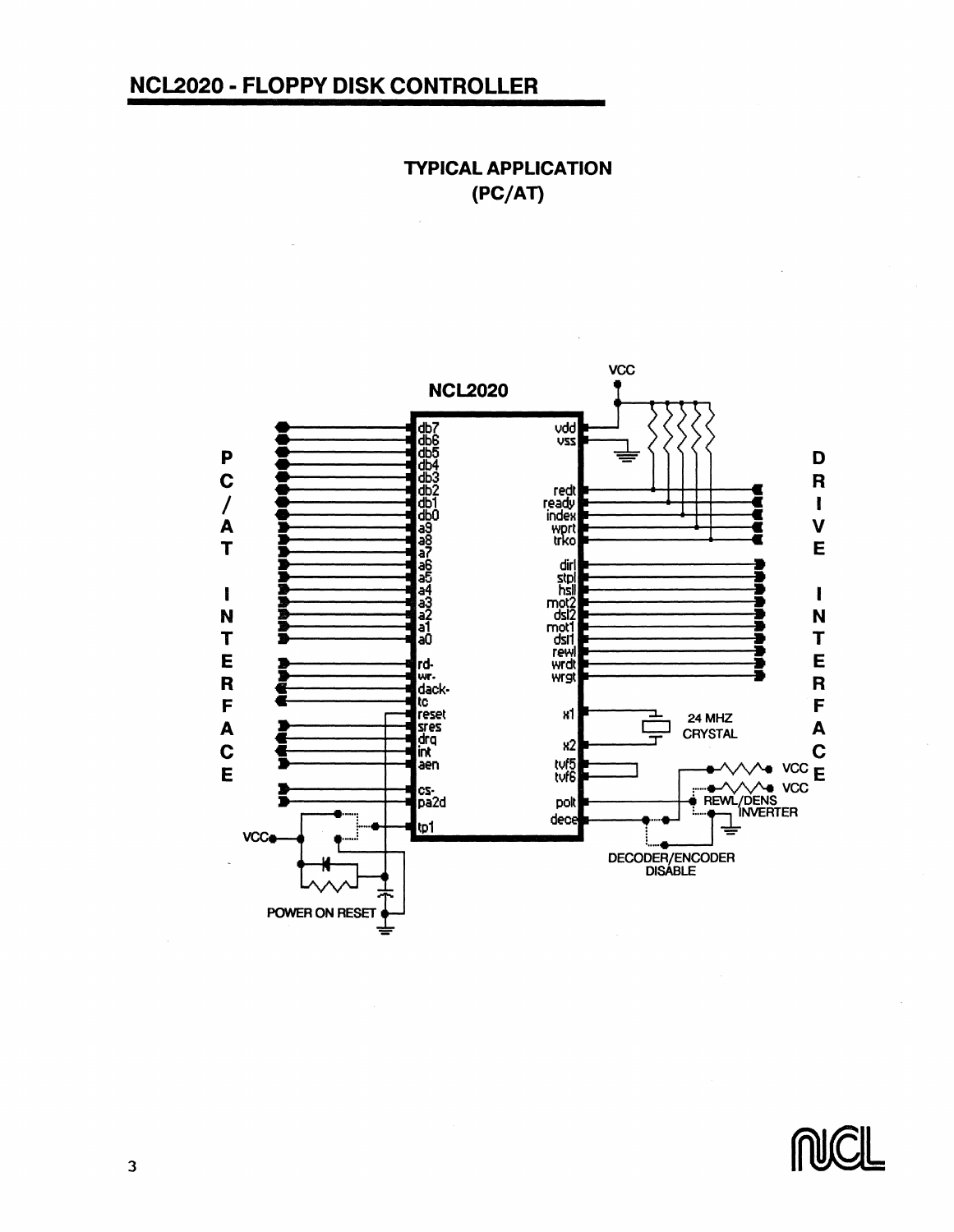| PIN# | <b>NAME</b>      | PIN# | <b>NAME</b>      | PIN# | <b>NAME</b>     | PIN# | <b>NAME</b>        |
|------|------------------|------|------------------|------|-----------------|------|--------------------|
| 1    | TVF <sub>8</sub> | 26   | <b>INDEX</b>     | 51   | <b>DIRL</b>     | 76   | Α6                 |
| 2    | TVF <sub>5</sub> | 27   | <b>READY</b>     | 52   | <b>VSS3K</b>    | 77   | <b>NC</b>          |
| 3    | TVF <sub>6</sub> | 28   | <b>TRKO</b>      | 53   | <b>NC</b>       | 78   | A7                 |
| 4    | <b>POLT</b>      | 29   | VSS6             | 54   | <b>DBO</b>      | 79   | A8                 |
| 5    | TF               | 30   | VDD6             | 55   | DB1             | 80   | A9                 |
| 6    | TV               | 31   | VDD3             | 56   | DB <sub>2</sub> | 81   | <b>AEN</b>         |
| 7    | TVF7             | 32   | VSS3A            | 57   | <b>VDD4A</b>    | 82   | <b>DACK</b>        |
| 8    | VDD <sub>1</sub> | 33   | <b>WRGT</b>      | 58   | VSS4A           | 83   | TC                 |
| 9    | VSS <sub>1</sub> | 34   | VSS3B            | 59   | DB <sub>3</sub> | 84   | <b>DECE</b>        |
| 10   | TVF4             | 35   | <b>WRDT</b>      | 60   | DB4             | 85   | PA <sub>2</sub> D  |
| 11   | TVF3             | 36   | VSS3C            | 61   | DB <sub>5</sub> | 86   | <b>CS</b>          |
| 12   | TVF <sub>2</sub> | 37   | <b>REWL</b>      | 62   | DB <sub>6</sub> | 87   | <b>RD</b>          |
| 13   | TVF1             | 38   | VSS3D            | 63   | VDD4B           | 88   | <b>WR</b>          |
| 14   | TPS1             | 39   | DSL <sub>2</sub> | 64   | VSS4B           | 89   | <b>RESET</b>       |
| 15   | <b>VDD5A</b>     | 40   | <b>VSS3E</b>     | 65   | DB7             | 90   | <b>SRES</b>        |
| 16   | VSS5A            | 41   | DSL <sub>1</sub> | 66   | <b>INT</b>      | 91   | VDD <sub>5</sub> B |
| 17   | <b>TPS0</b>      | 42   | <b>VSS3F</b>     | 67   | <b>DRQ</b>      | 92   | VSS <sub>5</sub> B |
| 18   | <b>TVFO</b>      | 43   | MOT <sub>2</sub> | 68   | VDD4C           | 93   | VD <sub>D2</sub>   |
| 19   | T02              | 44   | VSS3G            | 69   | VSS4C           | 94   | VSS <sub>2</sub>   |
| 20   | <b>TWIND</b>     | 45   | MOT <sub>1</sub> | 70   | AO.             | 95   | Х1                 |
| 21   | TDT              | 46   | <b>VSS3H</b>     | 71   | A1              | 96   | X2                 |
| 22   | <b>TSYN</b>      | 47   | <b>HSLL</b>      | 72   | A2              | 97   | VDD <sub>2</sub> A |
| 23   | TP <sub>1</sub>  | 48   | <b>VSS3I</b>     | 73   | A3              | 98   | TO                 |
| 24   | <b>WPRT</b>      | 49   | <b>STPL</b>      | 74   | A4              | 99   | VDD5C              |
| 25   | <b>REDT</b>      | 50   | VSS3J            | 75   | A5              | 100  | VSS <sub>5</sub> C |

#### PIN ASSIGNMENTS

#### I/O PIN DESCRIPTION

#### Host interface

#### AO to A9

PC/AT buss address lines (input)

DB0 to DB7 Bi-directional, Tri-stated data buss (input/output)

RD/

Low true, signal to read data or status of LSI (input) WR/

Low true, signal to write data or command to LSI (input) AEN

Address enable from host. Held true during DMA transfer (input)

DRQ

Data request for DMA mode (output) INT

Set true when the command execution is completed (output)

#### DACK/

Low true, acknowledged data request, DRQ (extput) TC  $\mathbf{U}$ 

Request for data transfer termination (octtput) SRES

System reset (input)

RESET

Internal reset signal, used for power on reset (input) DECE

Set true, enables internal address decoder (input) CS/

Low true, chip select. Signal valid only when DECE set low (input)

PA2D

Selects primary or secondary address for internal address decoder (input)

 $Low = 3FXh$  $Hiah = 37Xh$ 

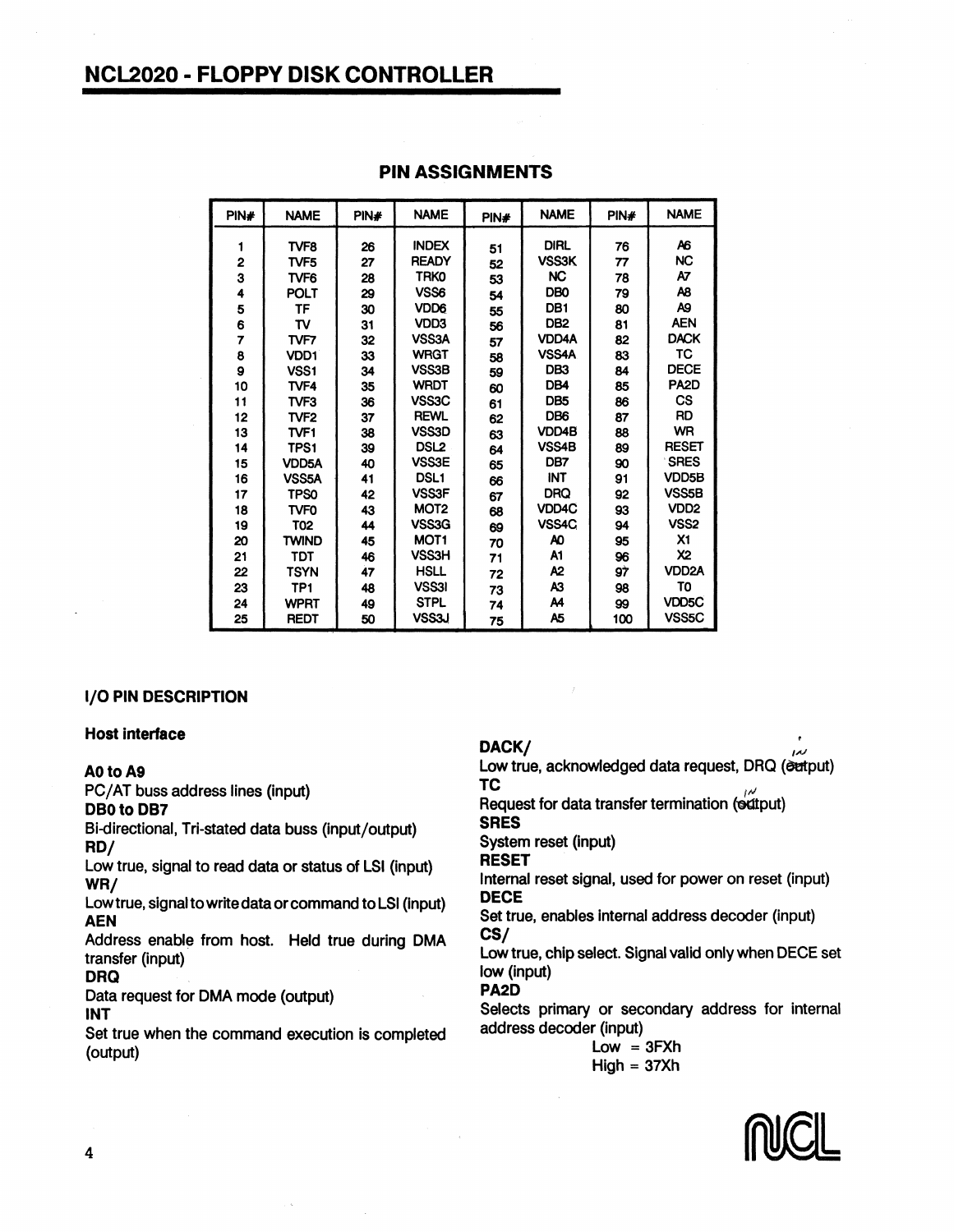#### Drive Interface

#### DIRl

Sets direction of head movement (output) **STPL**  $Low = toward solid/1D$  $High = away from spindle/OD$ Lowactive, pulse for track to track actuator movement (output) **HSLL** Head select (output) MOT1  $Low = head 1$  $High = head 0$ Motor on for drive 0 (output) MOT2 Motor on for drive 1 (output) DSL<sub>1</sub> Low active, selects drive 0 (output) DSL2 Low active, selects drive 1 (output) REWl/DENS Density select (output)  $High = high density$ 

Low  $=$  standard density

#### POlT

Tied high, inverts REWL/DENS signal

#### Power Pins

VDDSA,VDDSB,VDDSC,VDD6 Digital, +5 volt supply VSSSA,VSSSB,VSSSC,VSS6 Digital, GND VDD4A, VDD4B, VDD4C Tri-state, +5 volt supply VSS4A, VSS4B, VSS4C Tri-state, GND VDD1 VFO/analog, +5 volt supply VSS1 VFO /analog, GND VDD2, VDD2A Oscillator, +5 volt supply VSS2 Oscillator, GND VDD3 38mA drive, +5 volt supply VSS3A to VSS3K 38mA drive, GND

### WRDT

Write data, serial clock and data bits to selected drive (output) WRGT Low active, enables write operation to selected drive (output) **TRKO** Low active, drive at track 0 (input) **READY** Low active, drive is ready for seek, read or write (input) INDEX Low active, drive heads are at beginning oftrack (input) REDT Read data, raw data from selected drive (input) WRPT Low active, drive media is write protected (input)

#### NOTE:

TVFS/TVF6 Manufacturing test pins, must be connected together for normal operation

#### NCL2020 Write Precomp Values

125ns@ 500KB 208ns @ 300KB 250ns @ 250KB

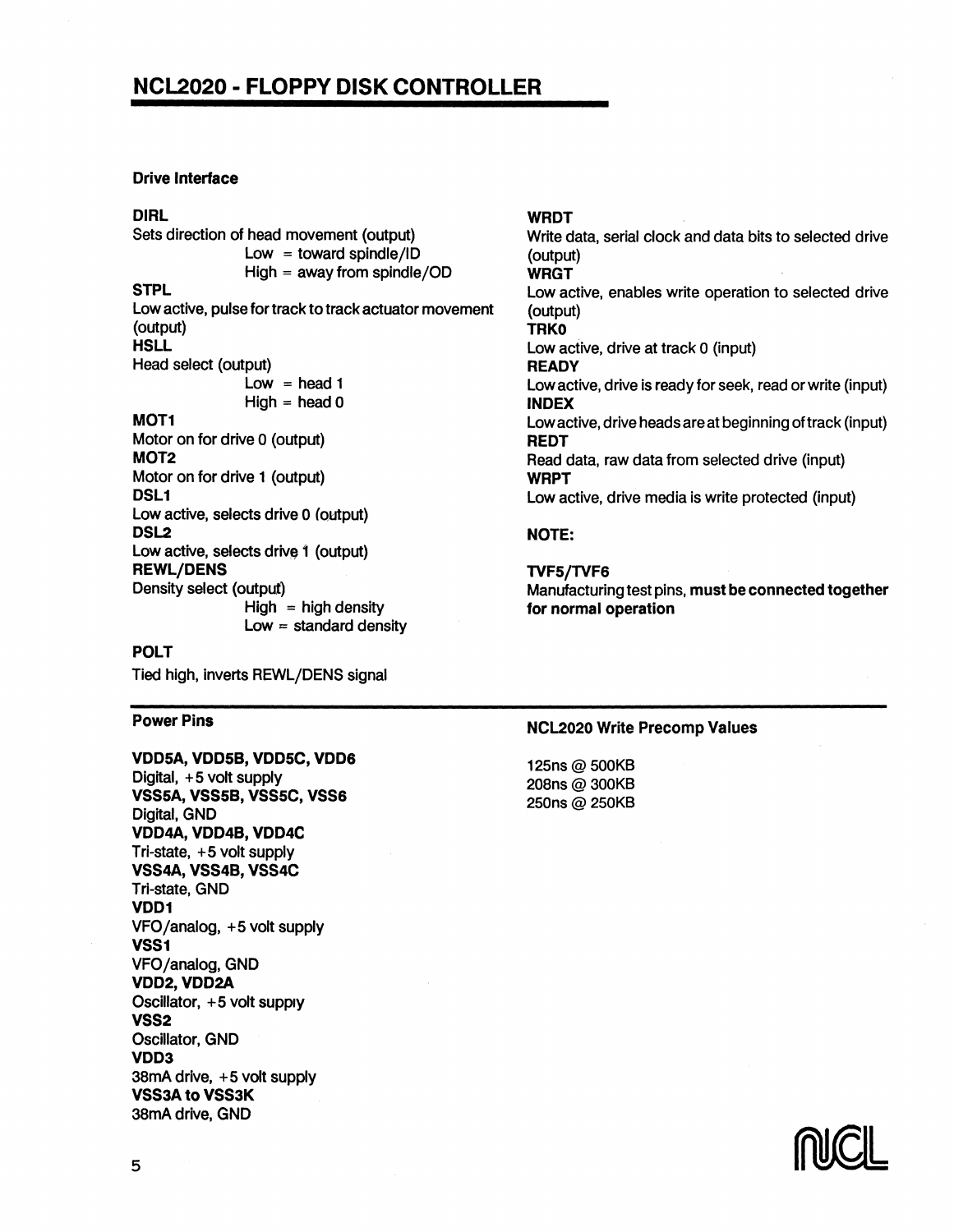#### INTERNAL REGISTERS

NCL2020 controller, PC/AT compatible register addresses.

#### Register Address

| <b>PRI</b>      | <b>SEC</b> | <b>READ</b>                 | <b>WRITE</b>     |
|-----------------|------------|-----------------------------|------------------|
| 3F <sub>2</sub> | 372        |                             | digital output   |
| 3F <sub>4</sub> | 374        | main status                 | main status      |
| 3F <sub>5</sub> | 375        | diskette data diskette data |                  |
| 3F <sub>6</sub> | 376        |                             | fixed disk       |
| 3F7             | 377        | digital input               | diskette control |
|                 |            |                             |                  |

#### Digital Output Register

The digital output register is an output only register used to control drive motor(s), drive selection and feature enable.

- Bit 7 reserved Bit 6 reserved Bit 5 motor enable, drive 1 Bit 4 motor enable, drive 0 Bit 3 enable interrupts and DMA
- Bit 2 reset
- Bit 1 reserved
- Bit  $0$  drive select  $(0=0)$

#### Digital Input Register

The digital input register is a read only register. Only bit 7 is utilized in the floppy control.

| Bit 7 | diskette change |  |  |  |
|-------|-----------------|--|--|--|
| Bit 6 | fixed disk      |  |  |  |
| Bit 5 |                 |  |  |  |
| Bit 4 |                 |  |  |  |
| Bit 3 |                 |  |  |  |
| Bit 2 |                 |  |  |  |
| Bit 1 |                 |  |  |  |
| Bit 0 | fixed disk      |  |  |  |

#### Diskette Control Register

The diskette control register is used to select the desired data rates which controls the internal clock generation. Only bits 1 and 0 are used.

| Bit 1 | Bit 0 |              |
|-------|-------|--------------|
| Ω     | ŋ     | $=$ 500Kbit  |
| n     | 1     | $= 300$ Kbit |
| 1     | ი     | = 250Kbit    |

#### **Main Status Register**

The main status register containes the status information of the selected floppy drive and may be accessed at anytime.

- Bit 7 request for master<br>Bit 6 data input/output (
- $data input/output (0 = data from host)$
- Bit 5 non DMA mode<br>Bit 4 FDC busy
- **FDC busy**
- Bit 3 reserved<br>Bit 2 reserved
- Bit 2 reserved<br>Bit 1 drive 1 b
- drive 1 busy
- Bit 0 drive 0 busy

#### Status Register 0

Bit 7,6 Interupt code

- 00 = normal termination
	- $01 =$  abrupt termination
	- 10 = invalid command
	- 11 = abnormal termination
- Bit 5 seek end  $(1 =$  seek complete)
- Bit 4 equipment check  $(1 = \text{fault/no trk 0})$ <br>Bit 3 not ready
- not ready
- Bit 2 head address
- Bit 1 unit select 1<br>Bit 0 unit select 0
- unit select 0

#### Status Register 1

- Bit 7 end of cylinder
- Bit 6 not used
- Bit 5 data error (CRC)
- Bit 4 overrun
- Bit 3 not used
- Bit 2 no data/sector
- Bit 1 not writeable
- Bit 0 missing address mark

#### Status Register 2

- Bit 7 not used
- Bit 6 control mark
- Bit 5 data error (data field)
- Bit 4 wrong cylinder
- Bit 3 scan equal hit
- Bit 2 scan not satisfied
- Bit 1 bad cylinder
- Bit 0 missing address mark (data field)

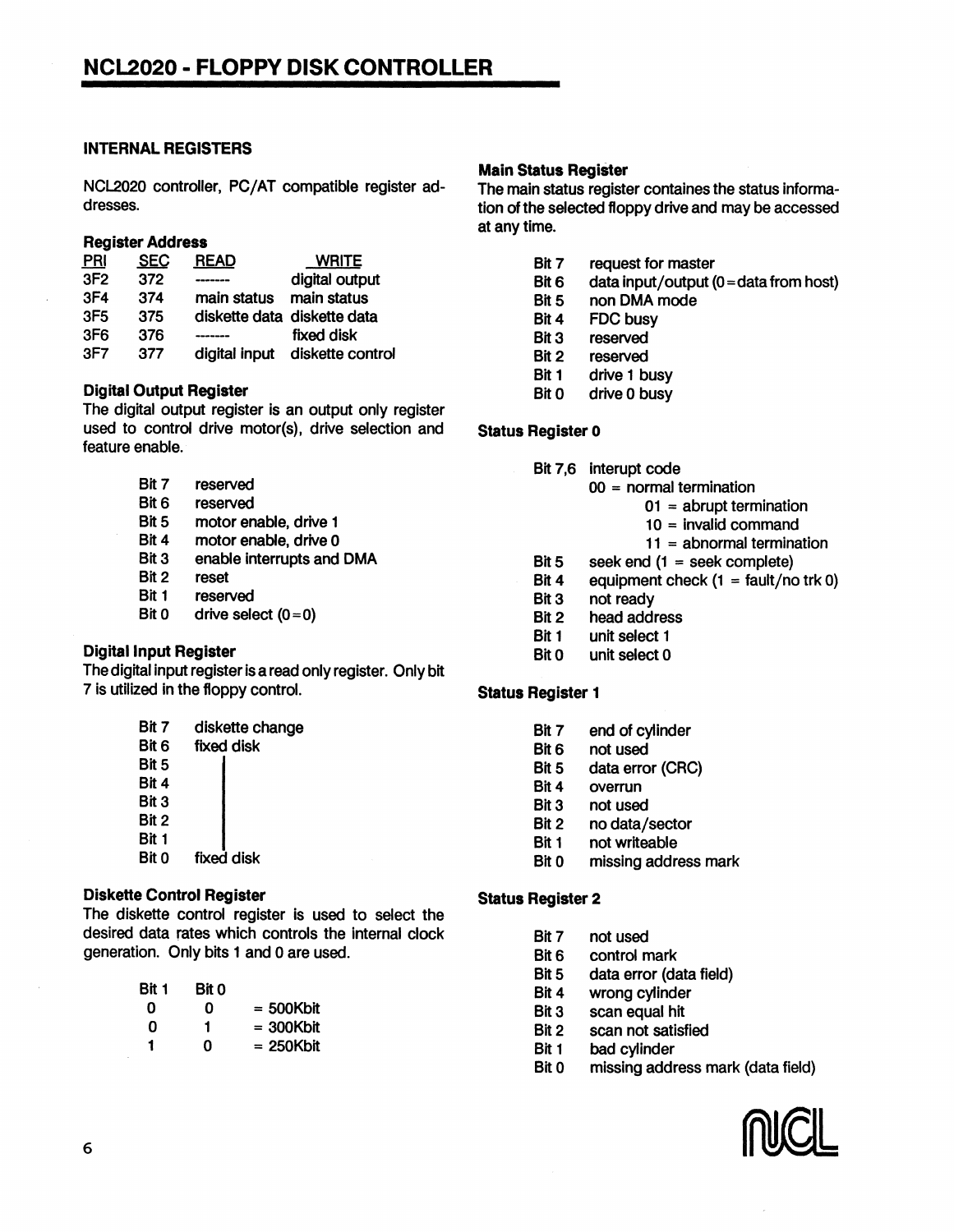#### Status Register 3

| Bit 7 | fault           |
|-------|-----------------|
| Bit 6 | write protected |
| Bit 5 | ready           |
| Bit 4 | track 0         |
| Bit 3 | two sided       |
| Bit 2 | head address    |
| Bit 1 | unit select 0   |
| Bit 0 | unit select 1   |
|       |                 |

#### NCL2020 COMMAND SET

Compatible to industry standard 765 FOC, the NCL2020 is capable of performing 15 different commands. Each command is initiated by a multibyte transfer from the host and the result of the command may also be a multibyte transfer back to the host. With multibyte transfers, each command has three phases; command, execution and result phase.

Command Phase - FOC receives all information required to perform a particular operation.

Execution Phase - FDC performs the operation it was told to do.

Result Phase - After the operation is complete, status and other information are made available to the host.

#### COMMANDS

Read Data Read Deleted Data Write Data Write Deleted Data Read 10 Format A Track Read A Track Scan Equal Scan Low or Equal Scan High or Equal Seek Recalibrate Sense Interrupt Status Sense Device Status **Specify** 

#### ELECTRICAL CHARACTERISTICS

#### Absolute Maximum Ratings

Power supply VOO -0.5 to 7.0 volts Input voltage VI  $-0.5$  to VDD  $+/-0.5$ volts Output voltage VO  $-0.5$  to VDD  $+/-0.5$ volts Operating cyrrent 70mA Operating temperature o Cto65 C Storage temperature -65 Cto 150 C lead temperature 260 C for max. of 10 sec.

#### DC Characteristics  $VDD = 5v + (-5\%), 0$  to 65 C

VOC supply VOO 4.75 to 5.25 vdc High level input voltage VIH 2.0 to  $VDD + / -0.3V$ Low level input voltage VIL -0.3 to 0.8v High level output voltage VOH 2.4 to VODv Low level output voltage VOL 0.0 to 0.4v Low level output current VOLD 38mA@0.4v Supply current ICC TBA

#### **Tristate**

High level output voltage VOHT  $-3mA \omega 4.0v$ Low level output voltage VOLT 12mA@0.4v

#### Schmitt Trigger

Input voltage  $VT + = 1.6$  to 2.0v  $VT - 0.9$  to 1.3v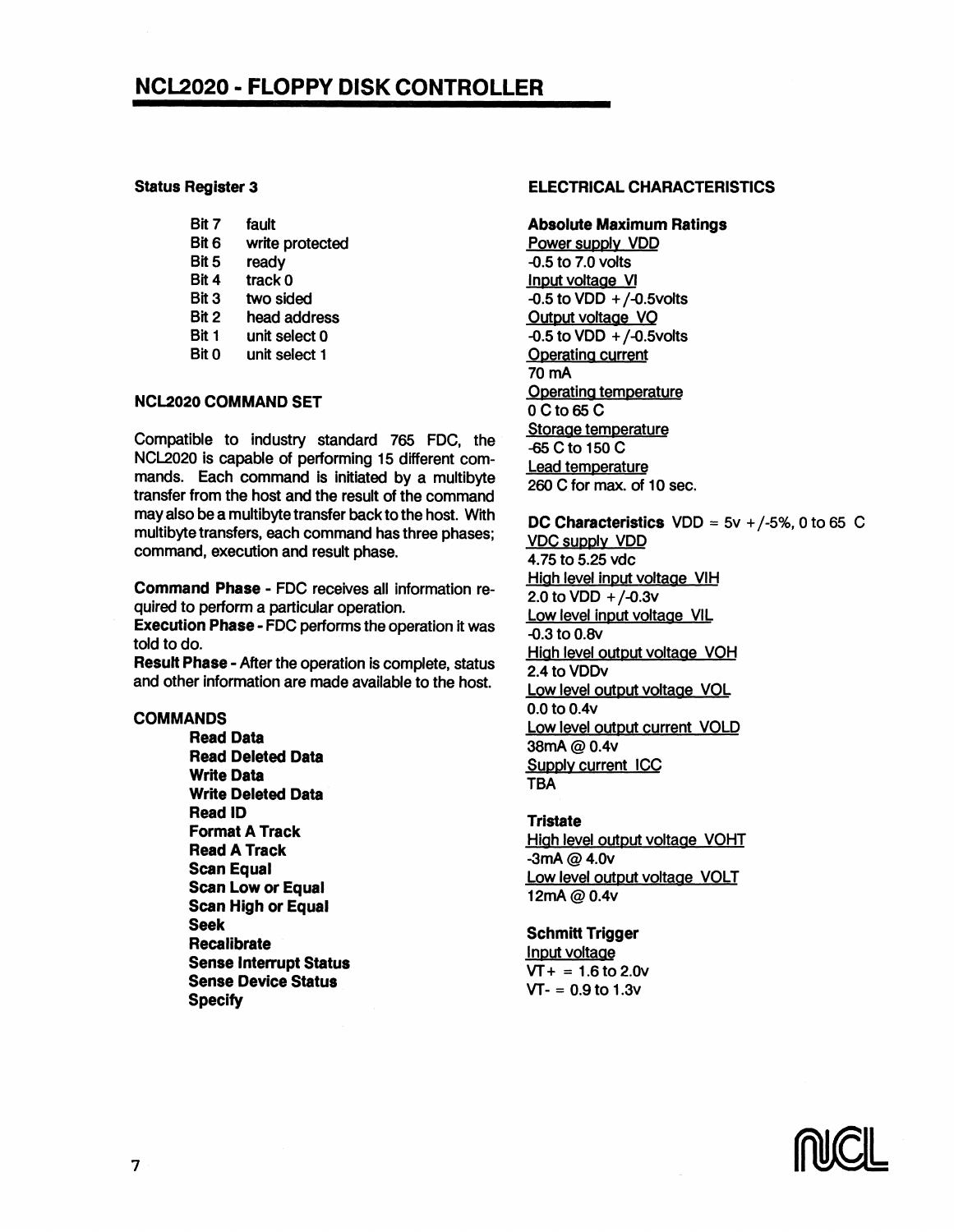#### **NCL2020 TIMING DIAGRAMS**

#### **RESET, SRES TIMING**



#### NOTE:

Requires a minimum of 2 us wait before a read/write to internal registers

#### **COMMAND SET/DATA SET TIMING**



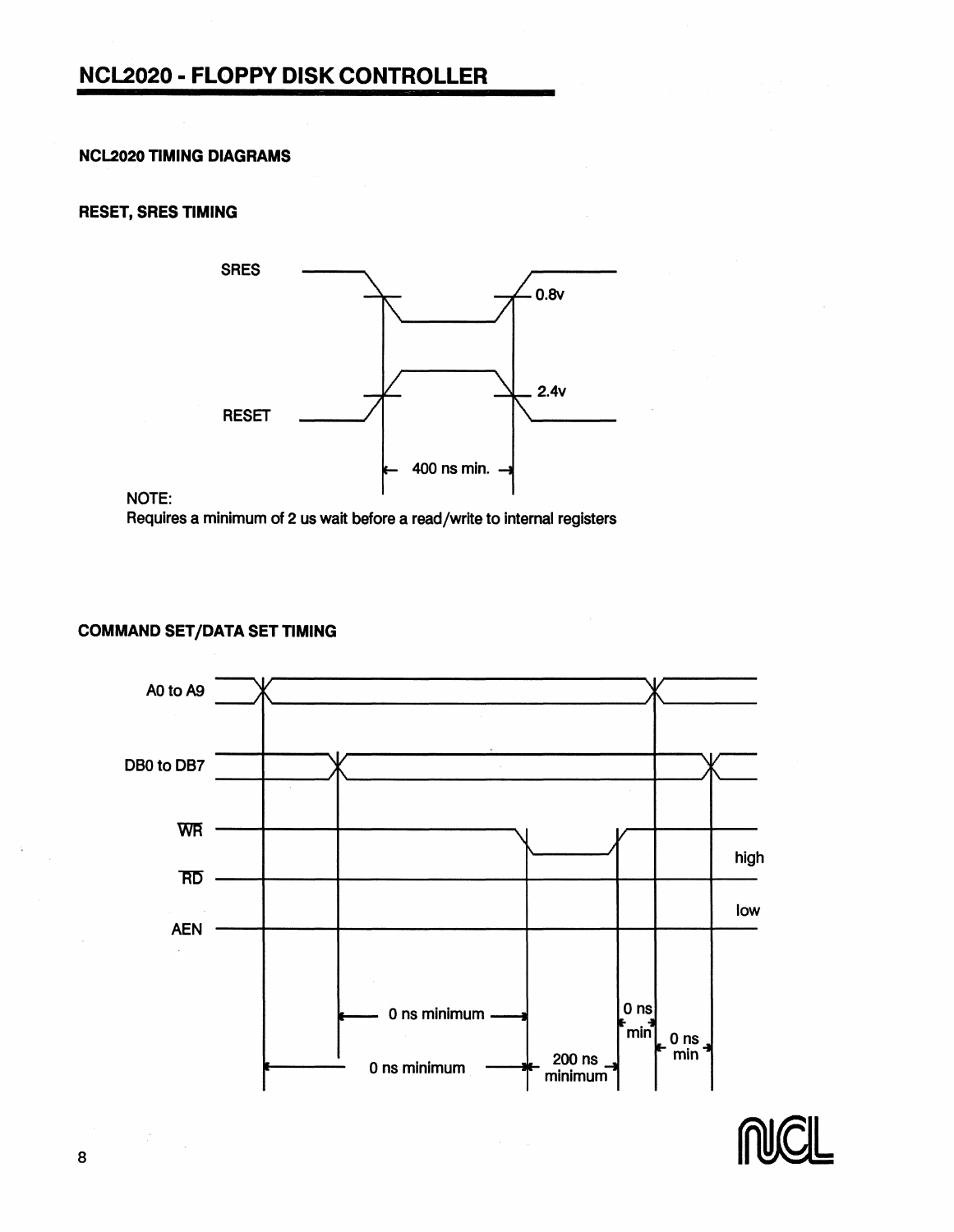

#### **STATUS READ/DATA READ TIMING**





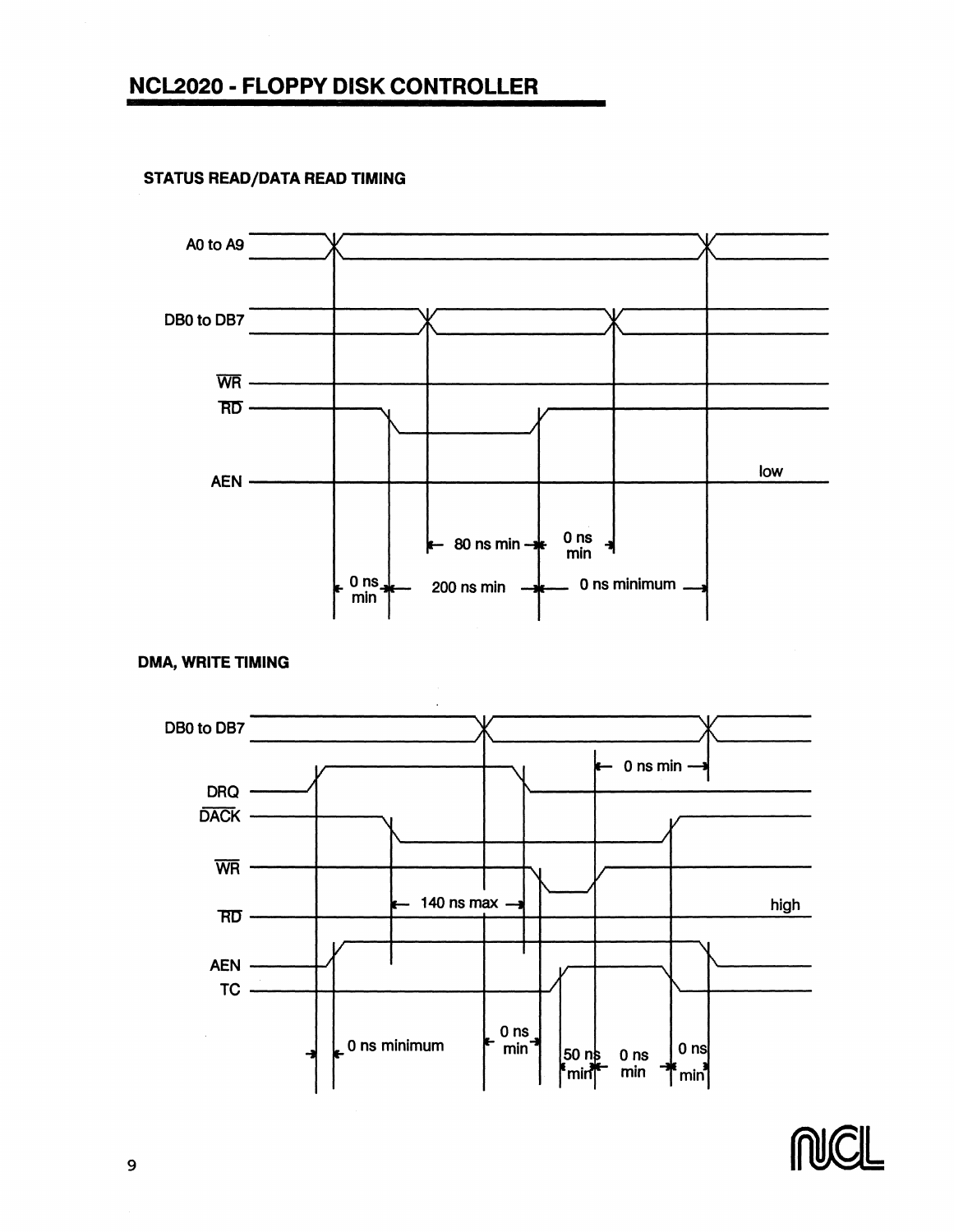

#### **DMA READ TIMING**

#### **SEEK OPERATION TIMING**



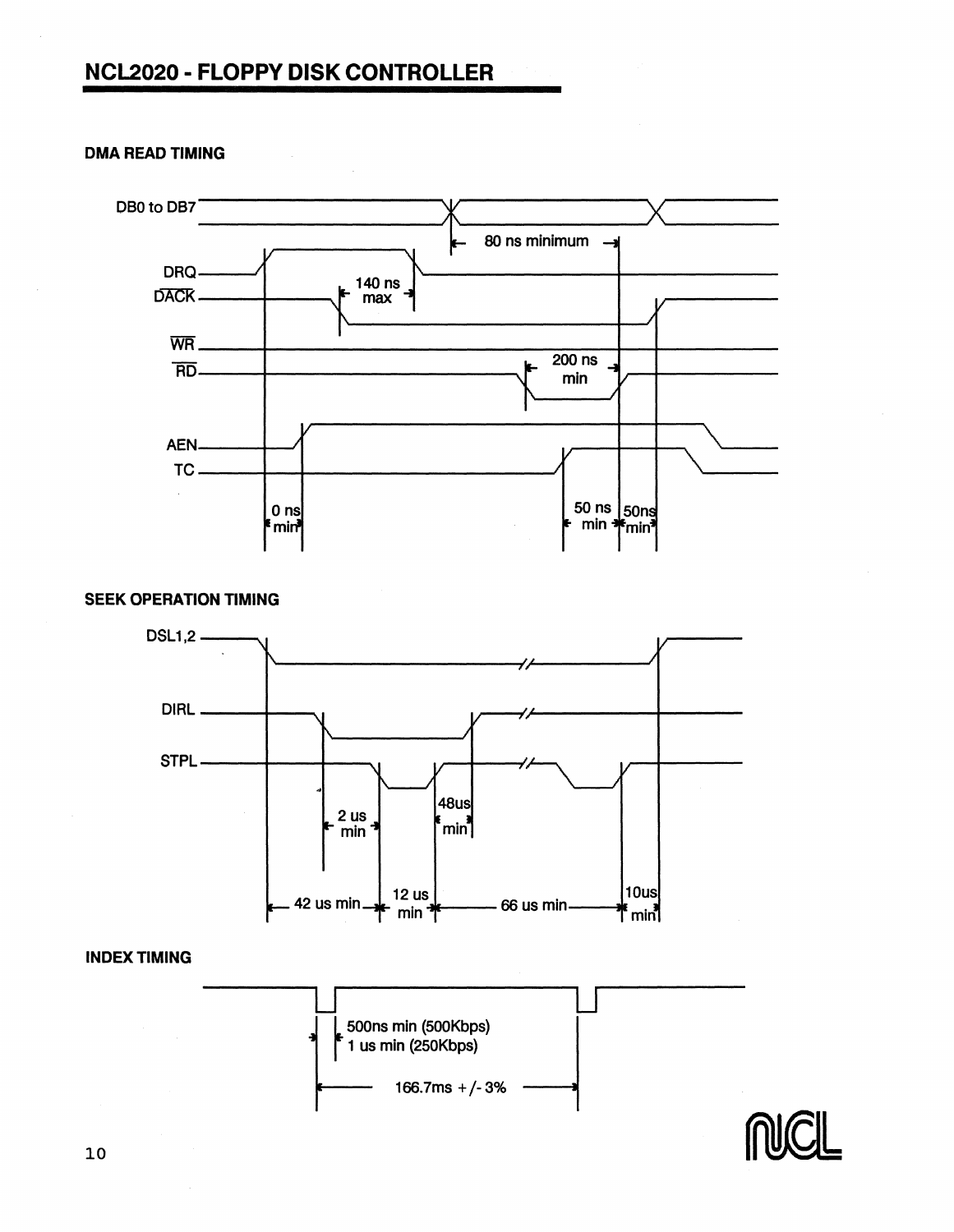#### **WRITE OPERATION TIMING**



| <b>DENSITY</b>        | T1                 | T2         | <u>T3</u>    | <u>т4</u>  |
|-----------------------|--------------------|------------|--------------|------------|
| <b>High Density</b>   | 150 -              | 2us        | 4us          | $3u$ s     |
| (500Kbits)            | 1100ns             | $+/-10$ ns | $+/-20ns$    | $+/-15$ ns |
| <b>Normal Density</b> | 150 -              | 4us        | 8us          | 6us        |
| (250Kbits)            | 2100 <sub>ns</sub> | $+/-20$ ns | $+ / -40$ ns | $+$ /-30ns |
| <b>Normal Density</b> | 150 -              | 3.33us     | 6.67us       | 5us        |
| (300Kbits)            | 1800ns             | $+/-17$ ns | $+/-33ns$    | $+/-25$ ns |
| <b>Format</b>         | FM                 | <b>FM</b>  | FM           | <b>MFM</b> |

#### **READ OPERATION TIMING**



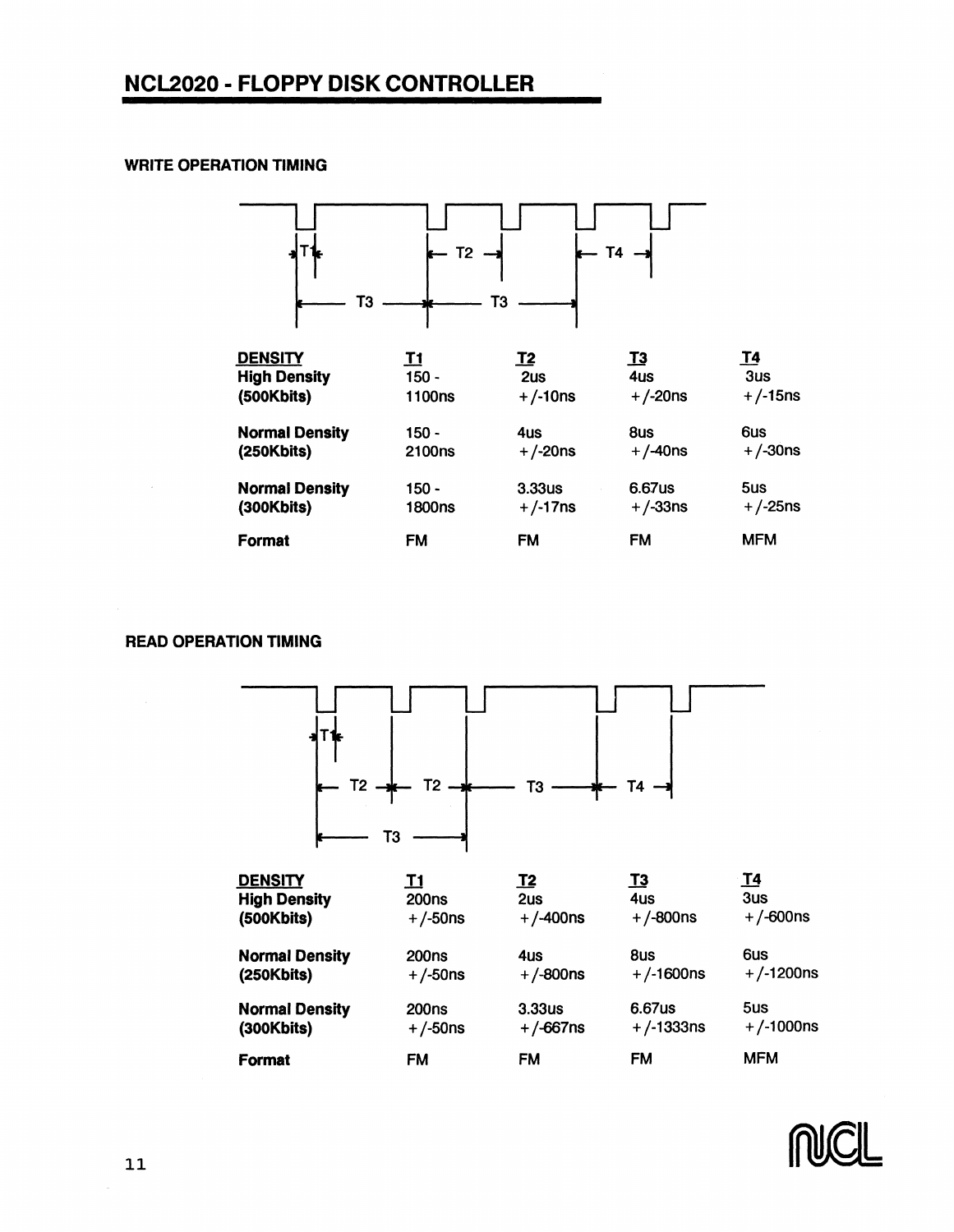#### AC CHARACTERISTICS

Power Supply Ripple VFO supply, 50 mV maximum Other, 100 mV maximum

#### Data Seperator

Analog "one shot" pulse  $-5$  to 5% @ VDD =  $5v + (-5)$ % 0 to 70 C VCO center frequency  $-10$  to 10% @ VDD = 5v +/-5% 0 to 70 C control voltage = 2v

VCO control voltage variation 1.0 min, 1.25 typ, 1.5Mhz/V max  $@$  VDD = 5v, 25 C control voltage  $= 2$  to 3 $v$ Read data detection frequency (00H) SOOKbit/s = 1.42 min, 2.00 typ, 2.58us max 300Kbit/s = 2.35 min, 3.33 typ, 4.30us max  $250Kbit/s = 2.68 min, 4.00 typ, 5.16us max$ 

Maximum OSC Frequency 24Mhz @ VDD =  $5v + (-5)$ %  $0$  to 70 $C$ 

#### DATA SEPERATOR



#### YFO BLOCK DIAGRAM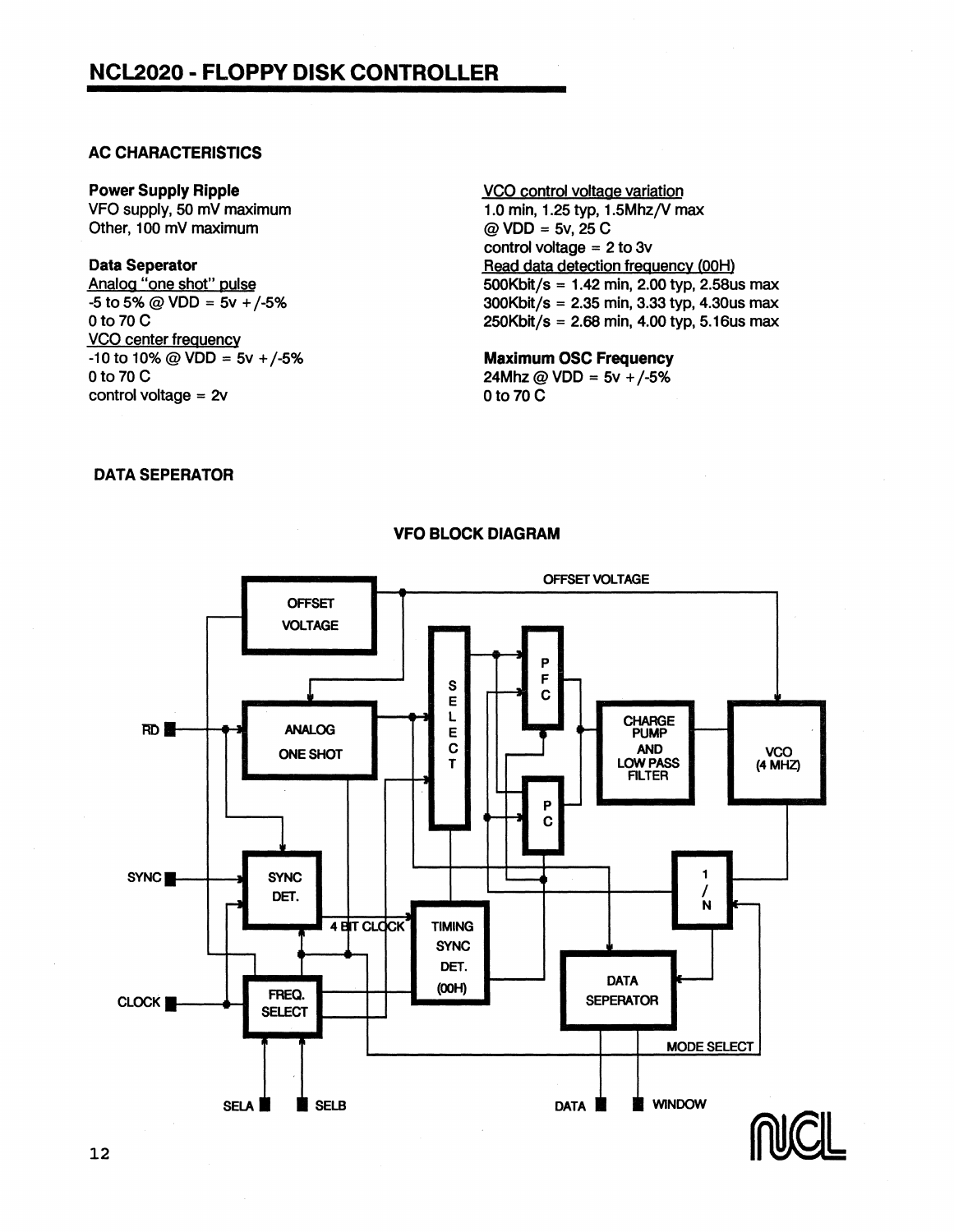#### **DATA WINDOW TIMING**



PHYSICAL DIMENSIONS (mm/tol. +/- 0.1)



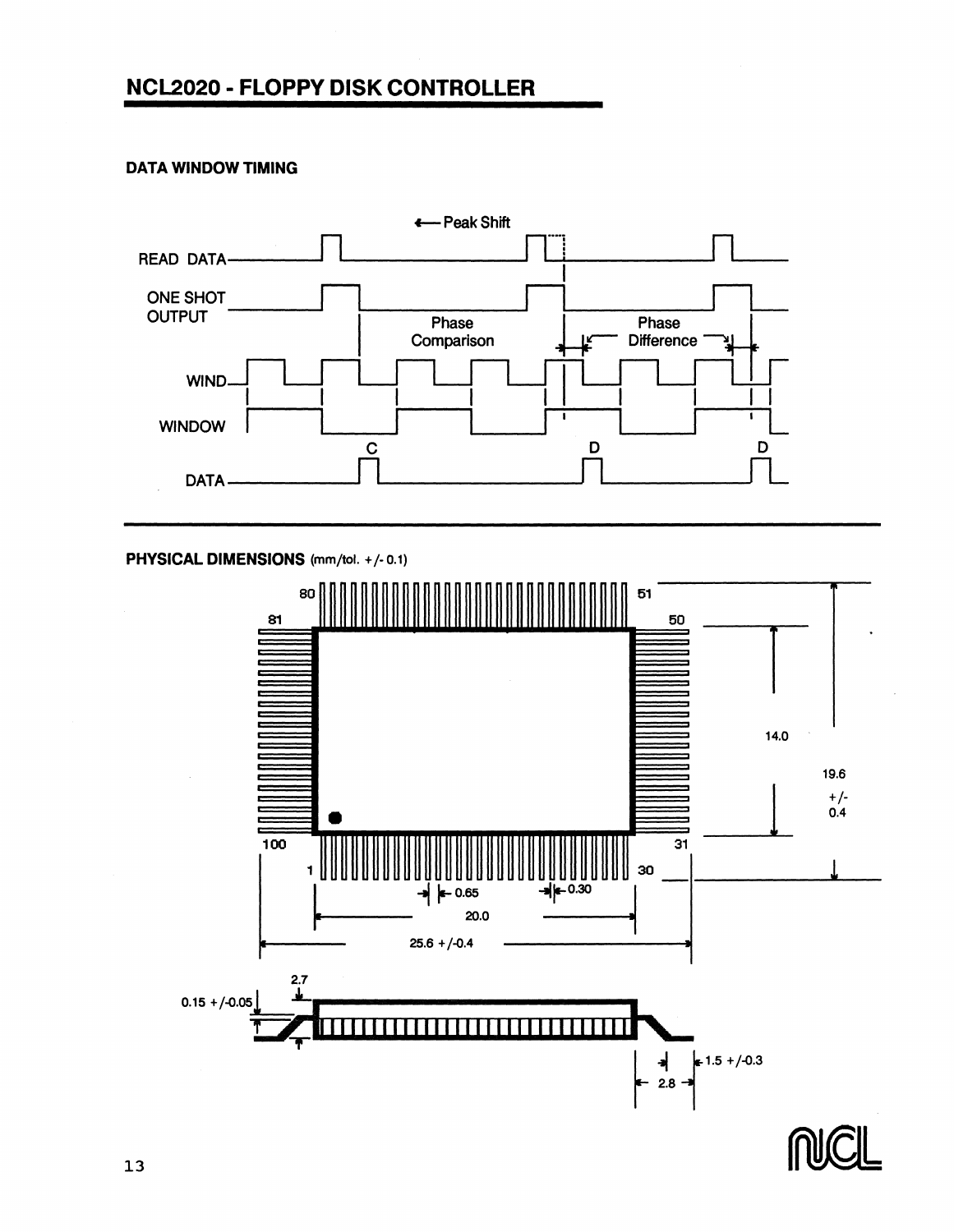#### **JUMPER DESCRIPTION (NCL5034 eval. board)**

JP1 - Jumpered, selects PS/2 mode (inverts REWL/DENS signal for 1.44 MB floppy)

JP2 - Jumpered, selects 3FX secondary address, open selects 37X primary address